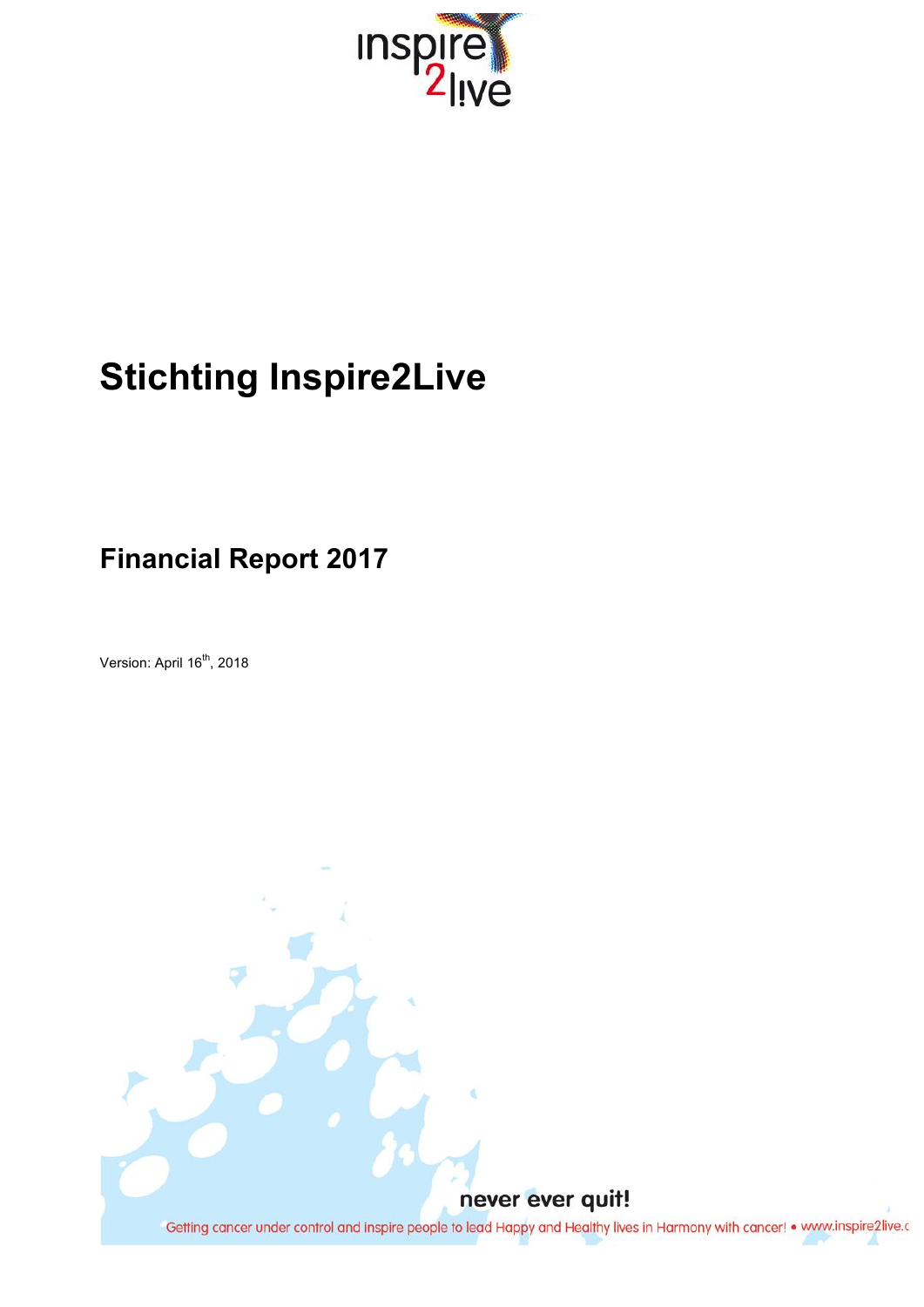

# **Content**

| Supervisory Board report                            | 4  |
|-----------------------------------------------------|----|
| Board report                                        | 5  |
| <b>Financial statements</b>                         | 8  |
| Balance sheet as at 31 December 2017                | 8  |
| Statement of income and expenses for the year ended |    |
| 31 December 2017                                    | 9  |
| Notes to the financial statements for the year 2017 | 10 |

## never ever quit!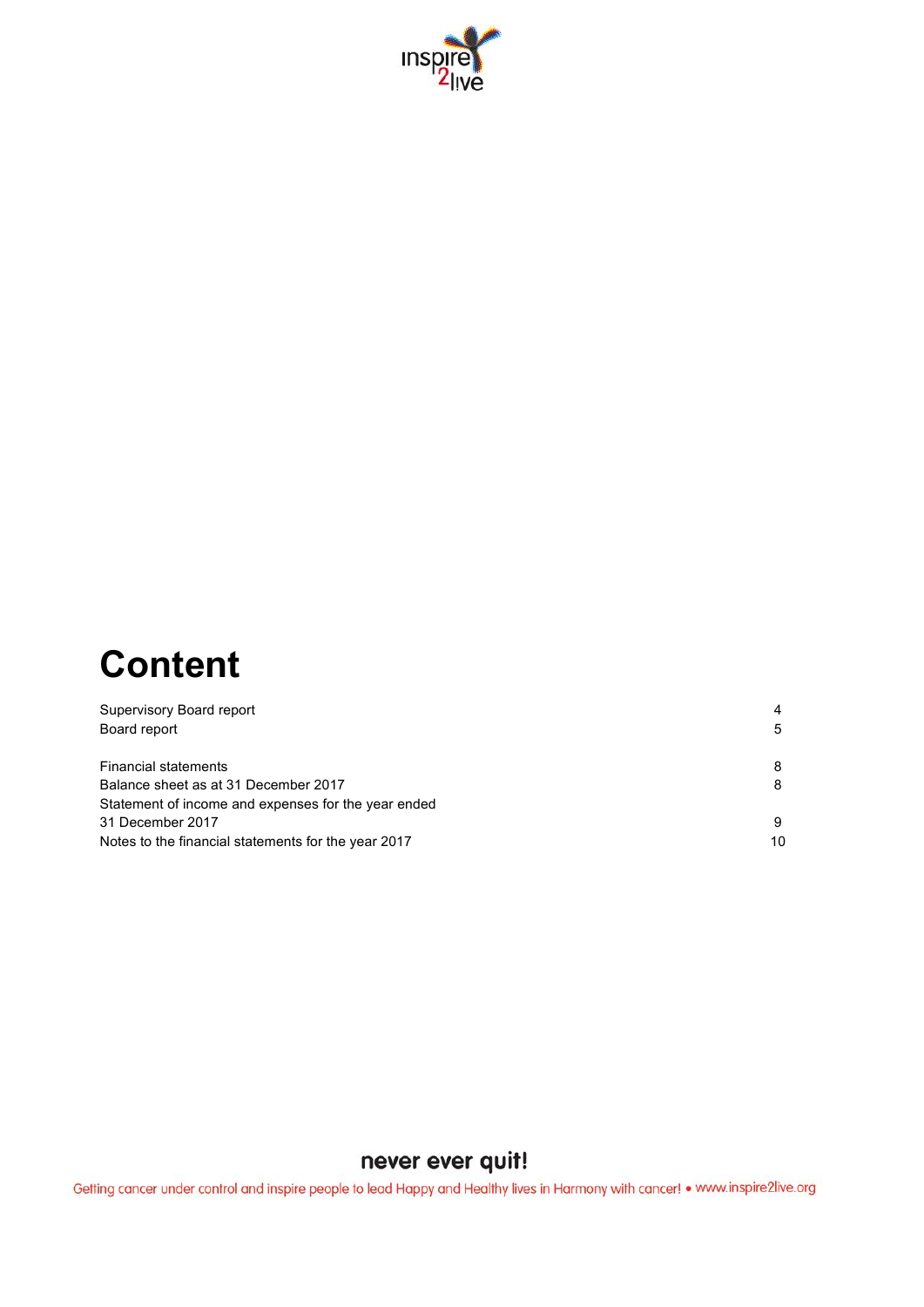

# **Supervisory board report**

2017 might be entitled "The year of momentum".

As you can read in this report, in 2017 a lot was accomplished and perhaps even more important, a change of general mindset has been started. This change, combined with the increasing influence of Inspire2Live in many organisations and initiatives will have its effect in the upcoming years.

Again, Inspire2Live has accomplished a lot in 2017. An overview is given hereafter in the Board report.

The Supervisory Board has no changes compared with 2016.

The Supervisory Board concludes that no irregularities or unwanted behaviour has taken place in 2017 and we endorse this Annual Report.

Amsterdam, April 16<sup>th</sup>, 2018,

R. Stekelenburg, Chairman of the Supervisory Board

# **Board Report**

This board report contains information about our financial year 2017. Inspire2Live has a governing board, which is formed by Erik van Veenendaal. A board of directors manages the daily operations. Peter Kapitein, CEO, is responsible for the operational processes and Erik van Veenendaal, Chief Visionary Officer, is responsible for developing new ideas for the future steps to be taken.

In 2017 Jeroen van Lierop joined Inspire2Live as the project manager and responsible for organizing initiatives that demand more structure than the daily activities of the patient advocates. Jeroen started organizing the successful initiatives concerning the prices of drugs.

Our organization now consists of 39 active patient advocates of which one in the USA, one in the UK, one in Sweden, one in Switzerland and one in Austria. Our patient advocates are highly educated, well informed and very eloquent. They combine emotion (as a driving force) with information and knowledge. Our patient advocates are visible in dozens of initiatives, give dozens of talks and write dozens of blogs, articles and books.

Inspire2Live is highly recognized in initiatives around personalized medicine, the prices of drugs, the design of trials, influencing industry. These are all topics that are being discussed in parliament and through one of our patient advocates, Herman Otten a professional lobbyist, we find the members of parliament in The Hague and Brussel easily.

# **New Patient Advocates in 2017.**

Barbara and Mark Moss: http://inspire2live.org/patient-advocacy-2/patient-advocate-barbara-moss/ Bart Sikkens: http://inspire2live.org/patient-advocacy-2/patient-advocate-bart-sikkens/ Natalija Frank: http://inspire2live.org/patient-advocacy-2/patient-advocate-natalija-frank/ Henk Koopmans: http://inspire2live.org/patient-advocacy-2/patient-advocate-henk-koopmans/ Jeroen van Lierop http://inspire2live.org/patient-advocacy-2/patient-advocate-jeroen-van-lierop/ Jules Meijerink …. http://inspire2live.org/patient-advocacy-2/patient-advocate-jules-meijerink/

### never ever quit!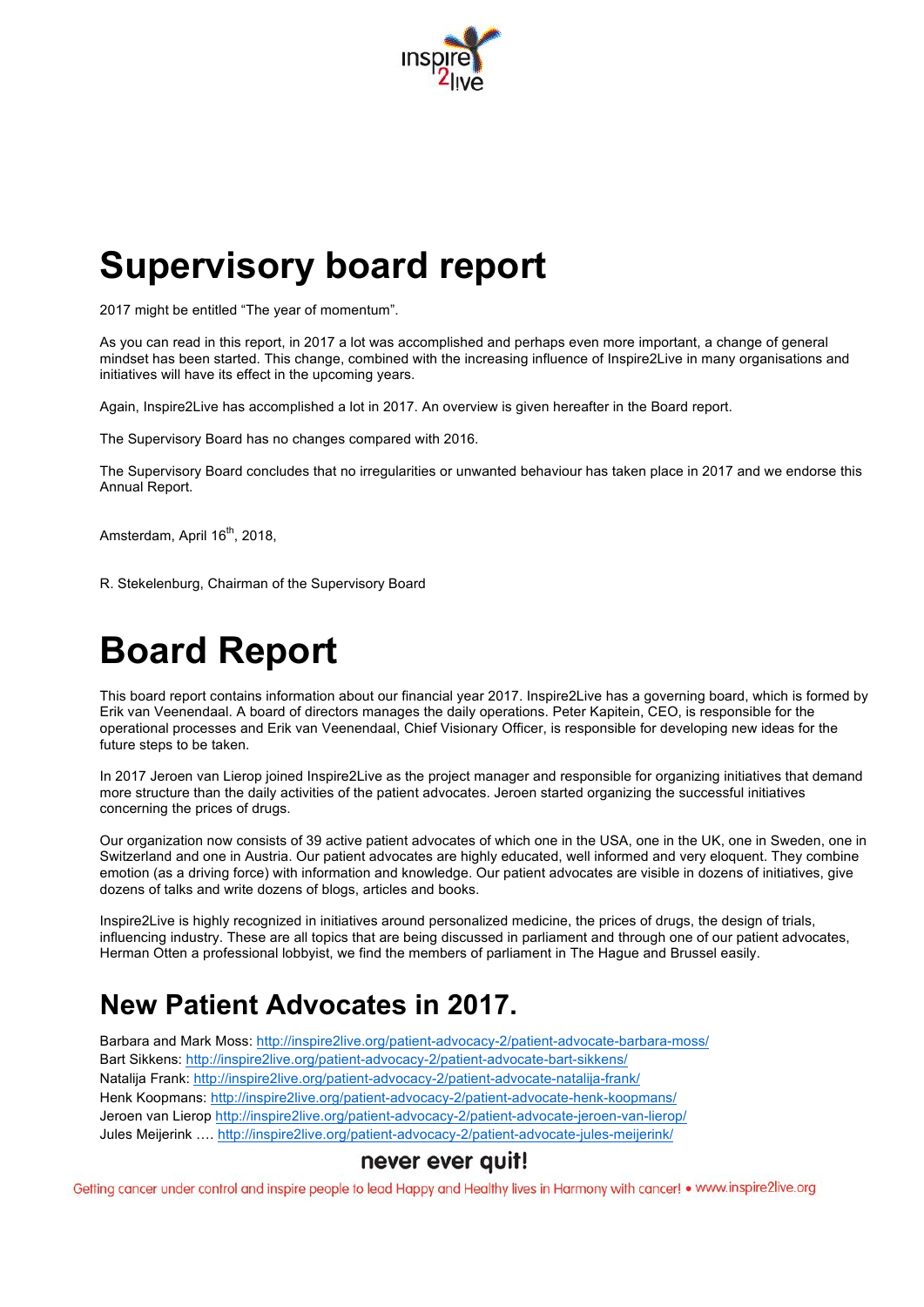

# **Reducing incidence.**

Gaston Remmers works on a study for prostate cancer and nutrition. Gaston also runs the website for Platform Patient and Nutrition and participates in 'European Nutritional for Health Alliance', forming a European patient agenda around nutrition.

We contributed as one of the prosecutors in a legal case against the tobacco industry in the Netherlands. So far this initiative did not succeed in court but we do see a development towards a better climate for actions against smoking.

# **Innovation of the clinical practice.**

Visits are made by Ilona Schelle and Peter Kapitein, in cooperation with Herman Otten, with EU MEP's (for example Wim van der Camp and Annie Schreier-Pierik). Both help with what we call 'excellent cancer centers" and 'early access to drugs'. The politicians can influence government and give the patient the role we want and need.

Kees Braam has taken the initiative to set up immuno-therapy studies with Active Specific Immunotherapy (ASI) for cancer. Kees works with Tanja de Gruijl of the VUMC in Amsterdam and Jolanda de Vries of the RadboudMC in Nijmegen.

Huig Schipper is vice-chairman of the Patient Advisory Board of the Comprehensive Cancer Centers Netherlands. We provide solicited and unsolicited advice to the Executive Board of IKNL.

Marisca Urbanus delivered input for preliminary research EMC 'Early access to non-registered medicines'. She also prepared a plan for dialogue between PAs and industry, together with Kees van Schagen.

As the webmaster of the most visited cancer website in the Netherlands (more than 1 million visits per year), Kees Braam provides the content of www.kanker-actueel.nl with up-to-date information on recent developments in the field of cancer.

Herman Otten is effective as a lobbyist in improving the availability of medicines. With Peter Kapitein and Jeroen van Lierop he's active to lower the prices through 'magisterial preparation'. This lobby is very effective and successful and the result is mainly thanks to Inspire2Live. The lawsuit that we want or may want to exert to ask for priority: the patient or the patent, has had many reactions and prosecutions.

There is good cooperation with the European Personalized Medicine organizations EPEMED and the American partner PM-Connective. Peter Kapitein and Ilona Schelle went to New York for this purpose and had some constructive discussions. Impressively, Inspire2Live was asked to give direction to these organizations. Our PA Piarella Peralta will be employed by PM-Connective for getting better diagnostics to the hospitals and therefore improve the quality of the treatments.

# **Quality of Life.**

Our PA's Saskia Koopmans and Sabine Wernars have realized an online magazine that will appear four times a year for employees and employers about cancer and work. Once again they organized the Breast Cancer Symposium and gave cancer and labor a lot of attention. Both PA's have been added to the Expert meeting on Late effects and work

PA Gerda Schapers (who sadly died in December '17) did a lot of important work as a webmaster and case manager for the website www.opererenzondersnijden.nl (Inspire2Live is one of the two initiators of this site for surgery without incision). She was also employed in the Scientific Research Group of SPKS (patient group for colon cancer) and reviewed and assessed scientific studies for colon cancer. Finally she wrote in 3 journals for cancer patients a lot of book reviews, columns and interviews with doctors about new treatments.

# **Quality of Care.**

The initiatives for concentration of prostate, esophagus and stomach cancer resulted in the initiative to set up a Manifesto for

### never ever quit!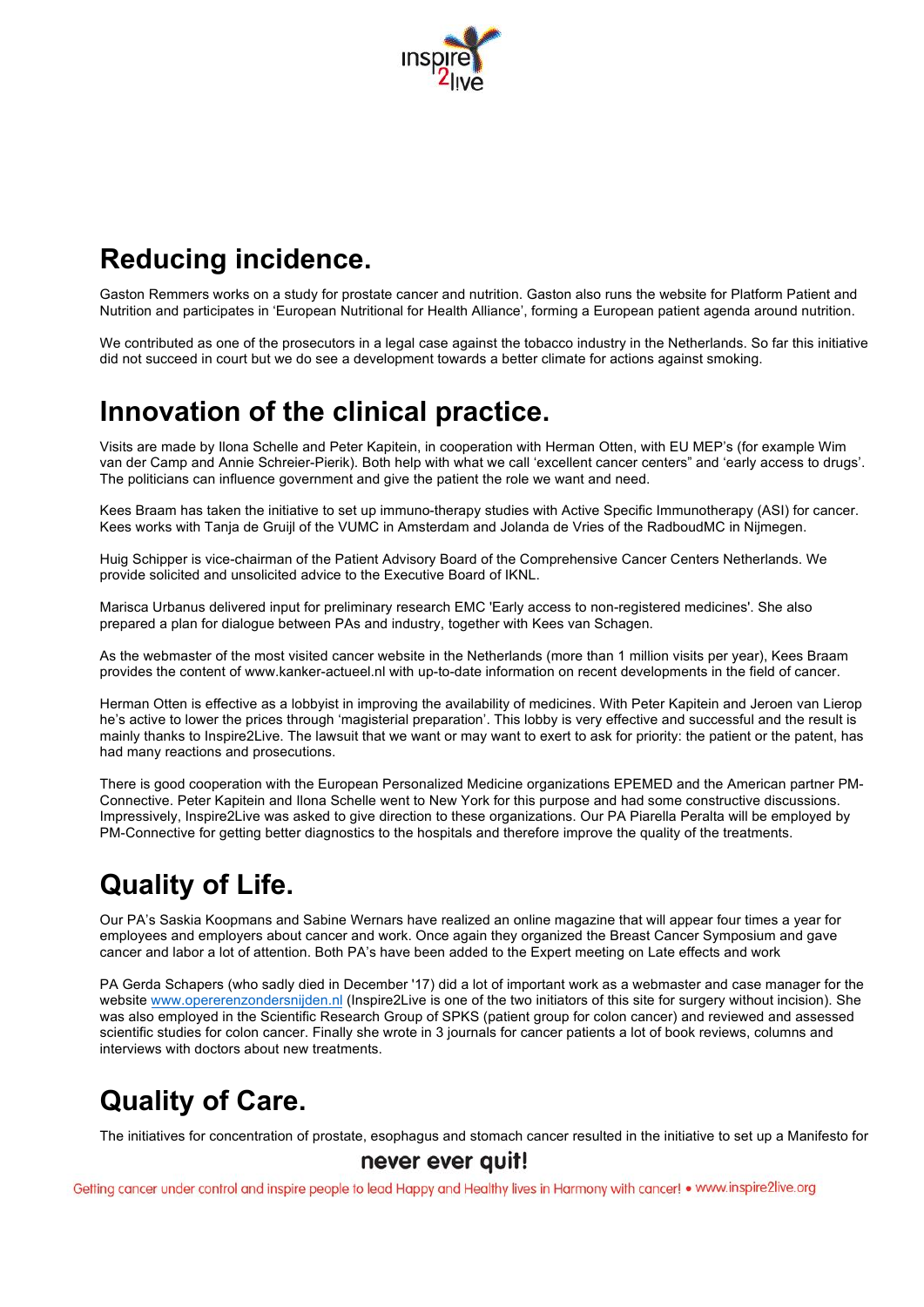

excellent cancer centers through its lobby activities. It concerns diagnosis, treatment planning, treatment and aftercare. We set this up along the lines of medical and psychosocial criteria and for the patient and her loved ones. When this Manifesto is ready (around April 2018), politics will be approached and we will enforce that cancer operations can only be performed in what are excellent cancer centers. This work is done by the PA's Ineke Schouwstra, Bart Sikkens, Henk Koopmans and Herman Otten.

Herman Otten took the initiative (among others) in 'European Affairs' (Inspire2Live is affiliated to the Agora platform, part of the EU Health Policy Platform of DG Santé) and for meetings between MEPs, the Directorate of DG Santé and Inspire2Live.

Jan Vesseur is a member of the IKNL advisory board, the BBMRI social advisory board, the MedMij Steering Committee, the 'Stimulans Fonds' (a fund for financing research into Multiple Myeloma and Waldenström's disease)and of the advisory board for the program of the International Forum, a congress of the IHI / BMJ in May 2018 in Amsterdam (3000 participants).

# **Fundamental research.**

From the ErasmusMC a proposal (Dik van Gent and Martine Jaegle) for funding by EPEMED. Involved are Ilona Schelle and Peter Kapitein. A grant is give of € 15.000,00.

Huig Schipper is a member of the advisory board at KWF, an assessment committee for research and implementation and a sounding board group of expensive medicines.

Huig Schipper is a member of the Working Group on the Influence of Scientific Research for advice on request for studies at, among others, MLDS, KWF, ZonMW and NOW.

Gerda Schapers participated in the research group of Jeroen van der Laak, Radboud: tailor-made treatment (software development that recognizes lymphocytes so that predicition of the disease progress can be improved).

Huig Schipper is involved in the design of the research in association with with MDOG and Winclove.

# **Data.**

Tjebbe Tauber is working with a representative of the GA4GH (Global Alliance 4 Genomics and Health) to link databases in the Netherlands (childhood cancer and possibly BRCA mutations) to the GA4GH.

Peter Kapitein was asked for ine of the Digital Health Society working groups 'Governance Data' of an EU initiative of Estonia. It is about designing a governance model in which the patient owns and manages the data. It is important that the data is and remains available for research. The conclusions were presented to the European Parliament and DG Health. Peters will be replaced by Gaston Remmers.

Gaston Remmers is founder and director of the My Data Our Health Foundation and one of the designers of Holland Health Data Coöperatie.

Bert van Herk works with Hans Büller (Fair Medicine) on linking electronic patient records of healthcare providers.

Tjebbe Tauber allows data scientists to look at genetic datasets from cancer patients to provide researchers with a faster insight into the differences between patients who respond well and do not respond well to treatments. So far we have succeeded in helping Prinses Maxima Children Cancer Hospital in research on T-ALL leukemia patients.

Together with Tjebbe Tauber, Henk Koopmans and Bert van Herk, Erik is researching to what extent the 'All of US' initiative started in the US can be followed in Europe. All of US is an initiative that collects data from 1,000,000 people for scientific research. Data from sick, healthy, young and old people from all ethnic and cultural backgrounds.

### never ever quit!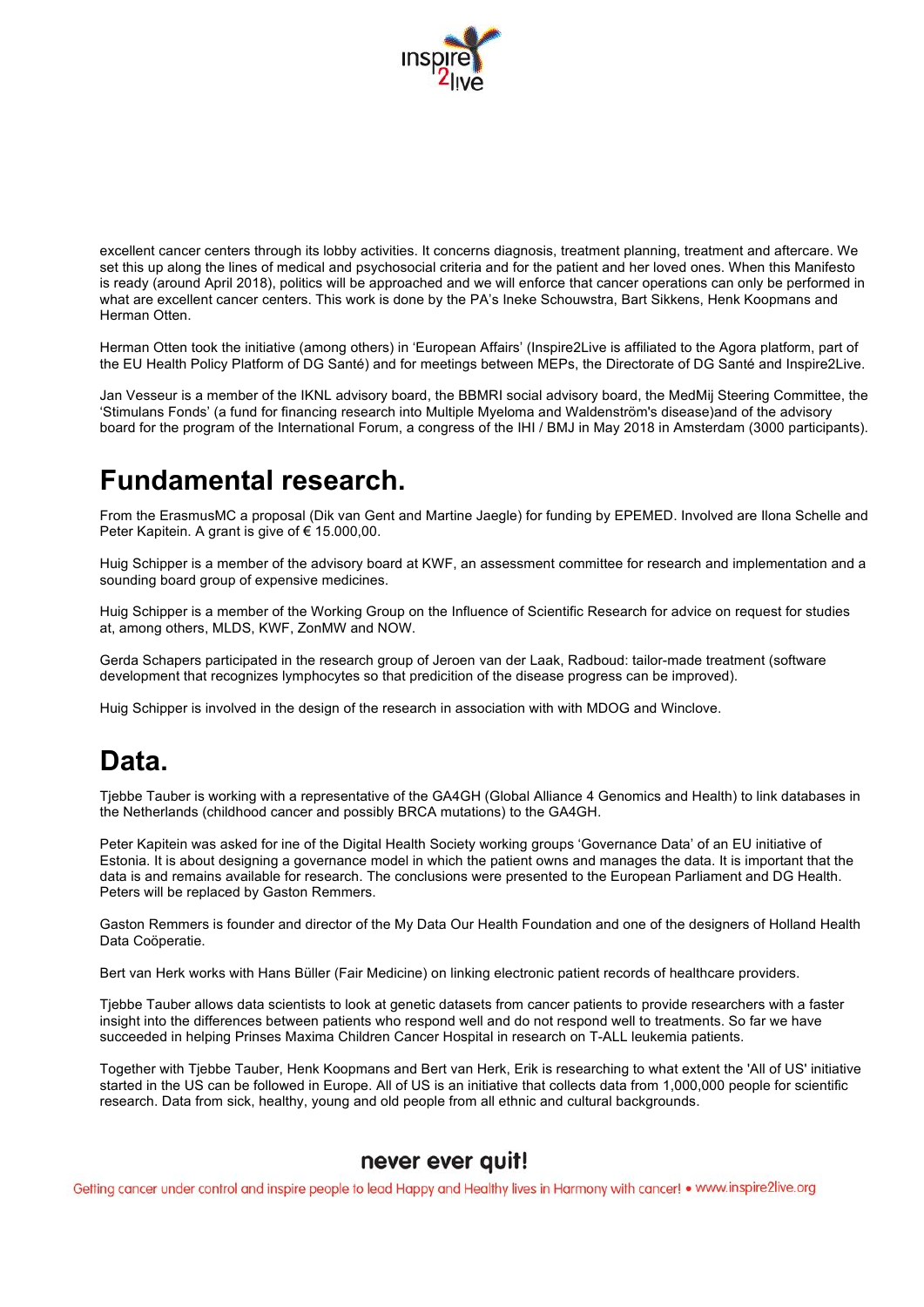

# **International Cooperation; our patient advocates abroad.**

Barbara and Mark Moss (UK) are members of the EUROPACOLON (42 European groups in work associated with raising standards for Colorectal cancer treatment), members of S:CORT (looking at the complex biology of bowel cancer samples collected from over 2000 patients). And they are bowel Cancer UK Patient Ambassadors: from the results of BCUK we have undertaken on a major study looking at research involved on the unmet need of colorectal cancer patients. Finally they wrote a book; 'Who's Been Peeping in my Bed?'

Karin Holm (Switzerland) focusses around understanding the current opportunities and logistics for a nationwide Swiss patient portal to access electronic health records. She has attended a lot of meetings and spread the news and importance of cancer patients.

Natalija Frank (Austria) works for PAN (an international patient advocacy non-profit organization (NGO), taking care of young people with cancer. They provide guidance and campaign for the best care, taking into account the needs of the affected persons and their relatives. Among a lot of other things, Natalija ia active in Providing information, assistance and psychological support for social issues, matters of education and sexuality. And raises awareness for adolescents and young adults with neoplasia by established doctors and in society.

# **Congresses by Inspire2Live.**

'Annual Congress; 'The countless small deeds of the unknown people' had a lot of positive reactions. Most people like the active interaction between the various stakeholders who all participate: patients, researchers, clinicians, government, industry and health insurance companies. Shortly after the congress we already had several activities taken place.

We organized a congress about 'Quality of Life' in Amsterdam and were supported by Rabobank with the facilities. This too led to seveal actions. The congress was well received.

In Belfast we set up a 'Discovery Network for another approach of doing research'. With research and clinical institutes of Belfast, Glasgow, Madrid and Rotterdam we took the initiative 'Wikipanc' in which clinicians treat pancreatic cancer patient not according the protocol but with phase 2 drugs. Based on the clinical expertise of the physician and the well informed patient, the treatment of patients is followed in a database and available for all participating institutes.

Sabine Wernars and Saskia Koopmans organized a successful 'congress on breast cancer' and the psychosocial aspects of living with breast cancer. They've worked this out in actions to be taken.

# **Congress visits:**

There have been hundreds of visits to symposiums, conferences and so on. The PA's of Inspire2Live are active in visiting (which is an important part in 'connecting') and during these congresses they play an active role in giving talks, taking part in panel discussions and asking sometimes irritating questions about matters concerning patients in healthcare.

# **PA-meetings.**

Several PA-meetings took place in 2017. Among the guests were Jan Hoeijmakers, researcher at the ErasmusMC and Ronald Brus, the ceo of myTomorrows. These were very inspirational and constructive discussions.

### never ever quit!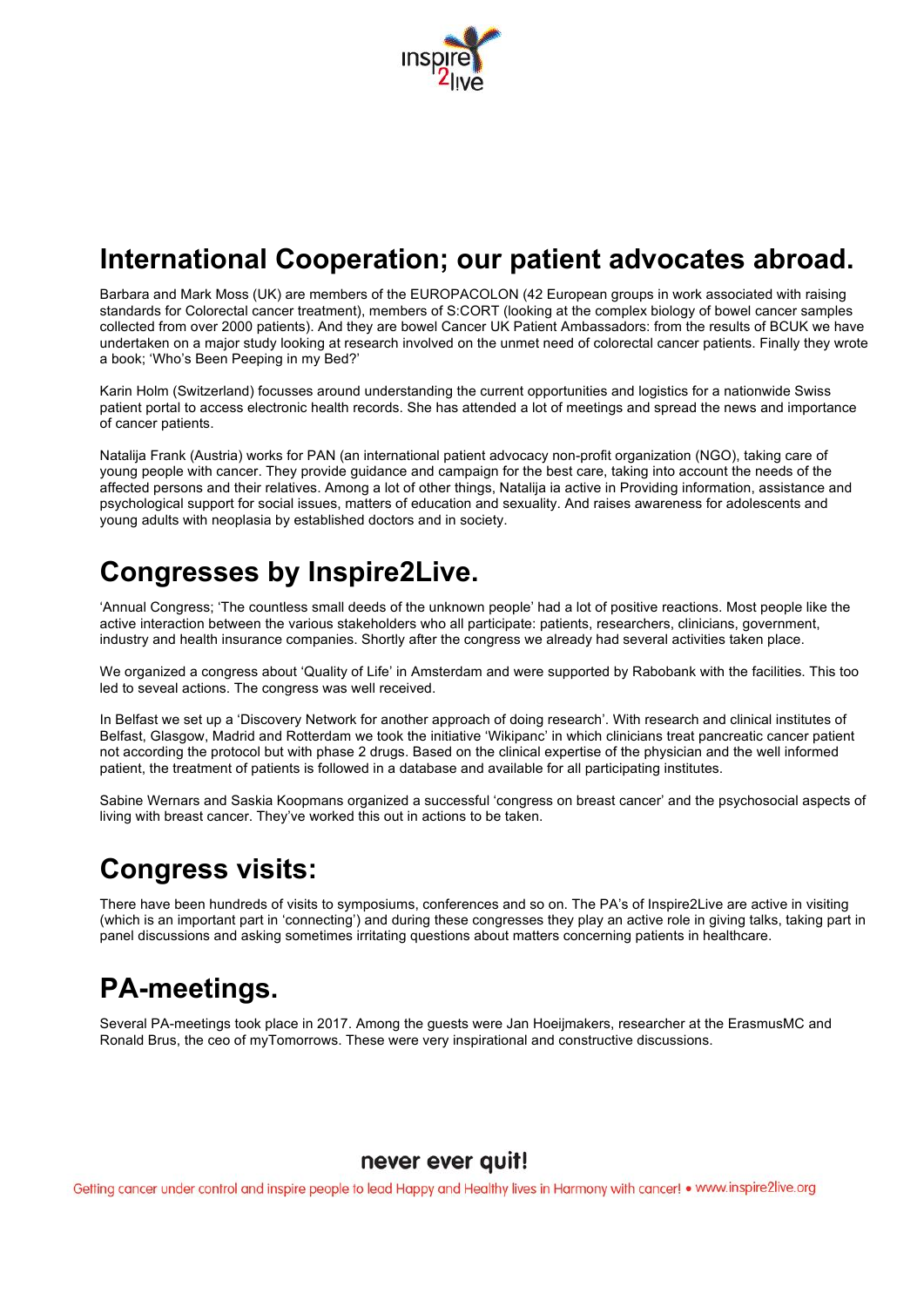

# **Memberships.**

Inspire2Live was already a member of 'European Personalized Medicine' (EPEMED) and because of the cooperation with 'PM-Connective' we are automatically member of this Personalized Medicine and USA based organization as well. Peter Kapitein joined the advisory panel of PM-Connective in 2018. PA Piarella Peralta is since April 1<sup>st</sup> an employee of PM-Connective and responsible for patient advocacy in order to bring better diagnostics to excellent cancer centres.

In 2016 we became a member of the 'Global Alliance for Genomics and Health' (GA4GH). A worldwide alliance for data sharing and the use of data for developing new treatments; collecting, analyzing and dissemination of health and patient data. A very representative organization. PA Tjebbe Tauber works on data initiatives related to this organization.

Inspire2Live is a member of the European Cancer Concord (ECC). Peter Kapitein is member of the executive committee. ECC has merged with ECCO. The ECC is the policymaker for ECCO. This makes our influence bigger. The ECC is a group of very influential patient advocates, clinicians and researchers from Europe.

# **Sustainable finance for Inspire2Live.**

The financial position of Inspire2Live is good but not good enough. We can pay for every activity we do but we see that we have to do more and our environment expects more from us.

The support of an office manager, webmaster and also the payment of activities of some patient advocates who work more than 8 hours a week for Inspire2Live is necessary. 8 hours a week can be asked to invest in our organization. More is not ethical but nevertheless sometimes necessary. Paying for travelling within the Netherlands is a necessity (International costs for travelling are covered of course).

In order to generate sustainable, independent funds for Inspire2Live, Erik van Veenendaal has started a Social Enterprise called WuWei4Life. The profits generated by WuWei4Life will be donated to Inspire2Live. WuWei4Life creates business opportunities in healthcare that are both profitable and improve healthcare for the patients.

More activities have to be setup for getting the financial resources that we need.

An estimate has been made and we think that our organization needs around  $\epsilon$  350.000,00 a year.

# **Finally.**

Peter Kapiteins book 'Hoe heeft het zover kunnen komen' ('How did this happen?') has now been translated into English and is available via Amazon.com.

#### never ever quit!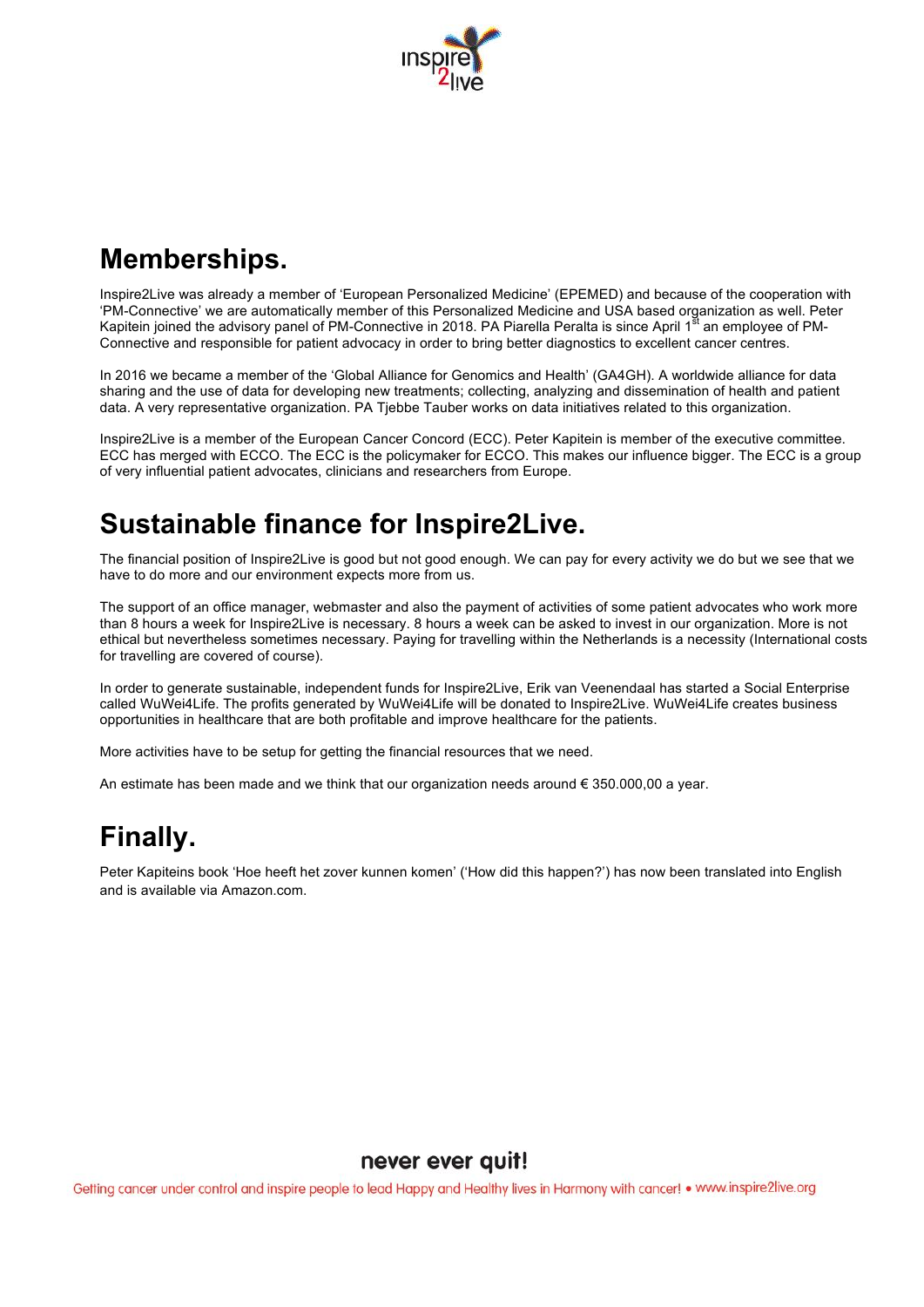

# **In Memoriam**

Inspire2Live lost 3 of her patient advocates:

## **Matthijs van Hall:**

Patient Advocate: Matthijs van Hall (1954 - 2017)

Married to Betty, father of Odile, Sacha and Rutger and grandfather of Thaleia and Mathilde.

Professional career as program manager at the Ministry of Health and various other government agencies. Diagnosed with prostate cancer in 2010, Various treatments had little or no effect, momentarilly good response to chemo treatment.

Active for several patient organisations. Most important mission: contribute to quicker availability of new drugs. "The whole system is designed for maximum security, the consequence is that it takes much too long to get new drugs to the patients, that the price of new drugs is much to high, and that patients are longer ill or die sooner".

Motto: "Life can't bring me down" (also the title of the CD of Matthijs his band the Fireball Express)



Matthijs van Hall (1954-2017)

### never ever quit!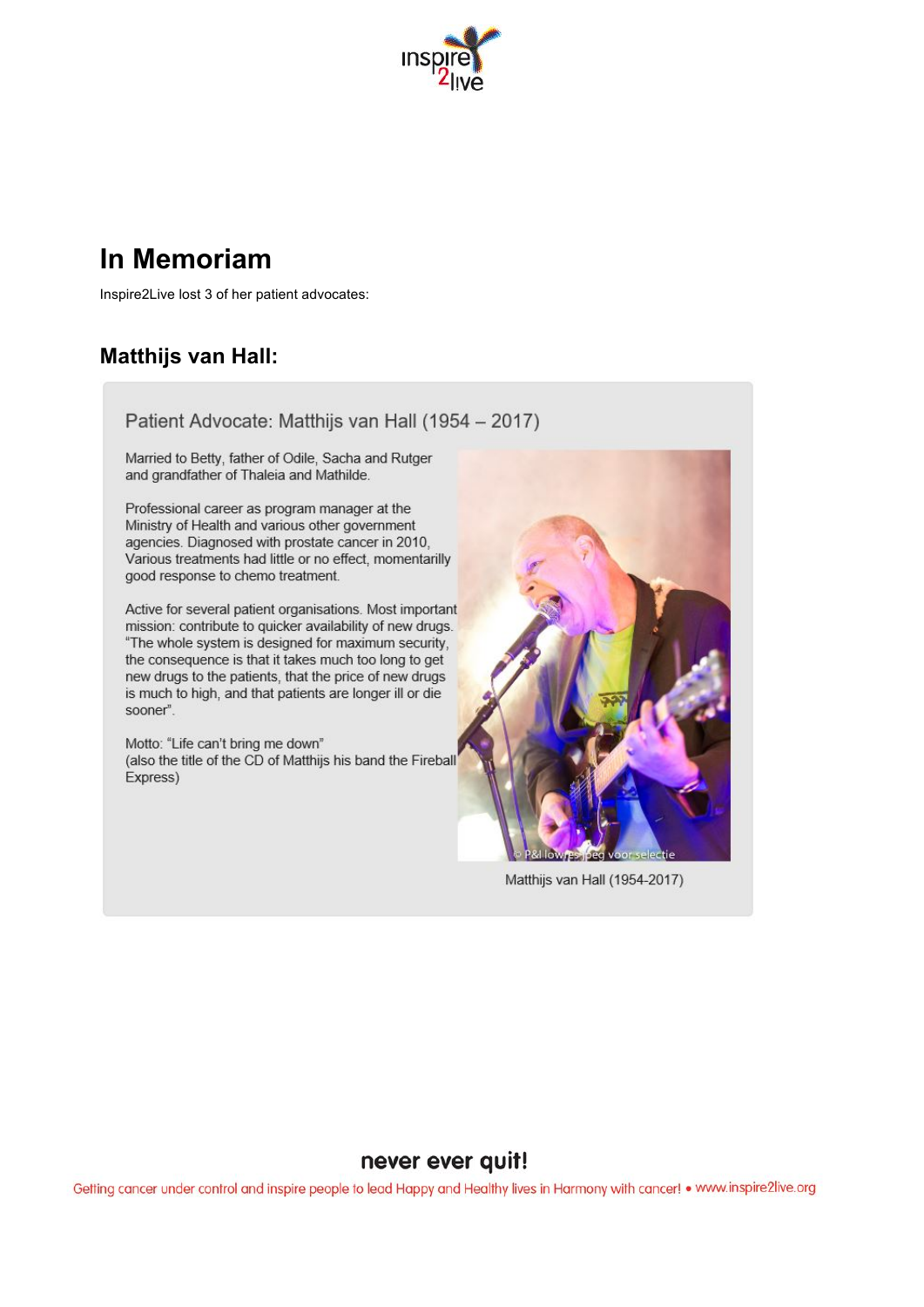

## **Chris Kerkhof:**



### never ever quit!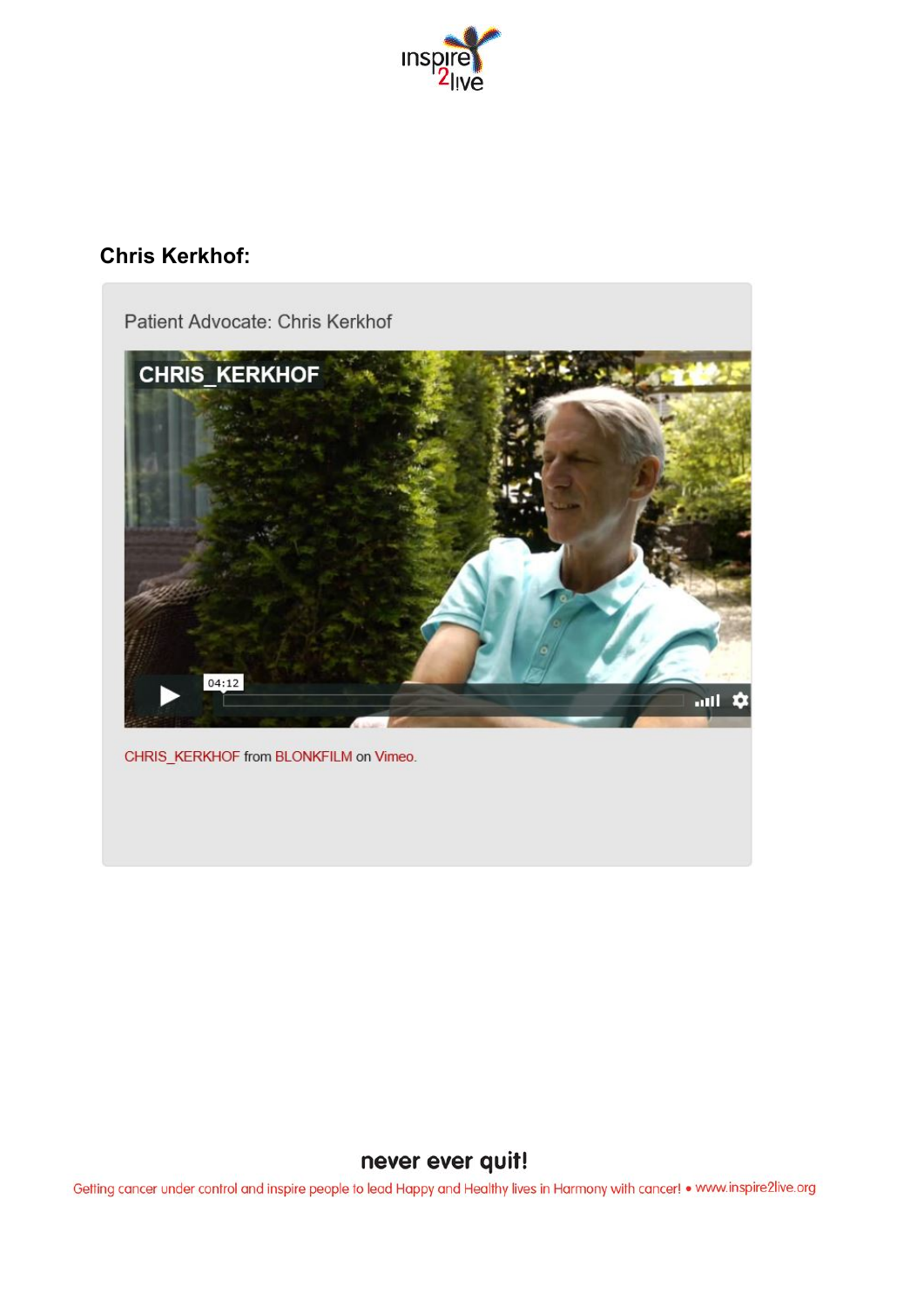

### **Gerda Schapers:**

#### Patient Advocate: Gerda Schapers

Since 2010 I am living with colon cancer stage IV . I had surgery in (2011), a TACE (2012) and a radio-embolisatie (2013): thanks to these last two minimal invasive treatments I am still living a healthy and fulfilled life. One of my goals is to make sure that those treatments are going to be possible for each cancer patient. That's why I'm on the Board of the SBBvK (Stichting Beeldgestuurde Behandelingen van Kanker) and that's why I am patient advocate.

I am a teacher, I have been a teacher all my life. To teach and to learn is my passion. My love for learning sent me on a lifelong search for "how people learn". I learned about the importance of emotions in learning, about the functioning of the brain, about learning styles and learning organizations. And all about communication. I want to share with inspire2live forty five years of experience: twenty years in education, ten years as a manager in training and education companies and fifteen years as an entrepreneur.

I love to share this knowledge to make life better for cancer patients.

Gerda Schapers

Many thanks for being and fighting with us Gerda, Chris and Matthijs. We will never forget you. You're for always in our hearts and give us the energy to never ever quit.

Amsterdam, April 16th, 2017,

Erik van Veenendaal, President, CVO and patient advocate Stichting Inspire2Live

Peter Kapitein, CEO and patient advocate Stichting Inspire2Live

### never ever quit!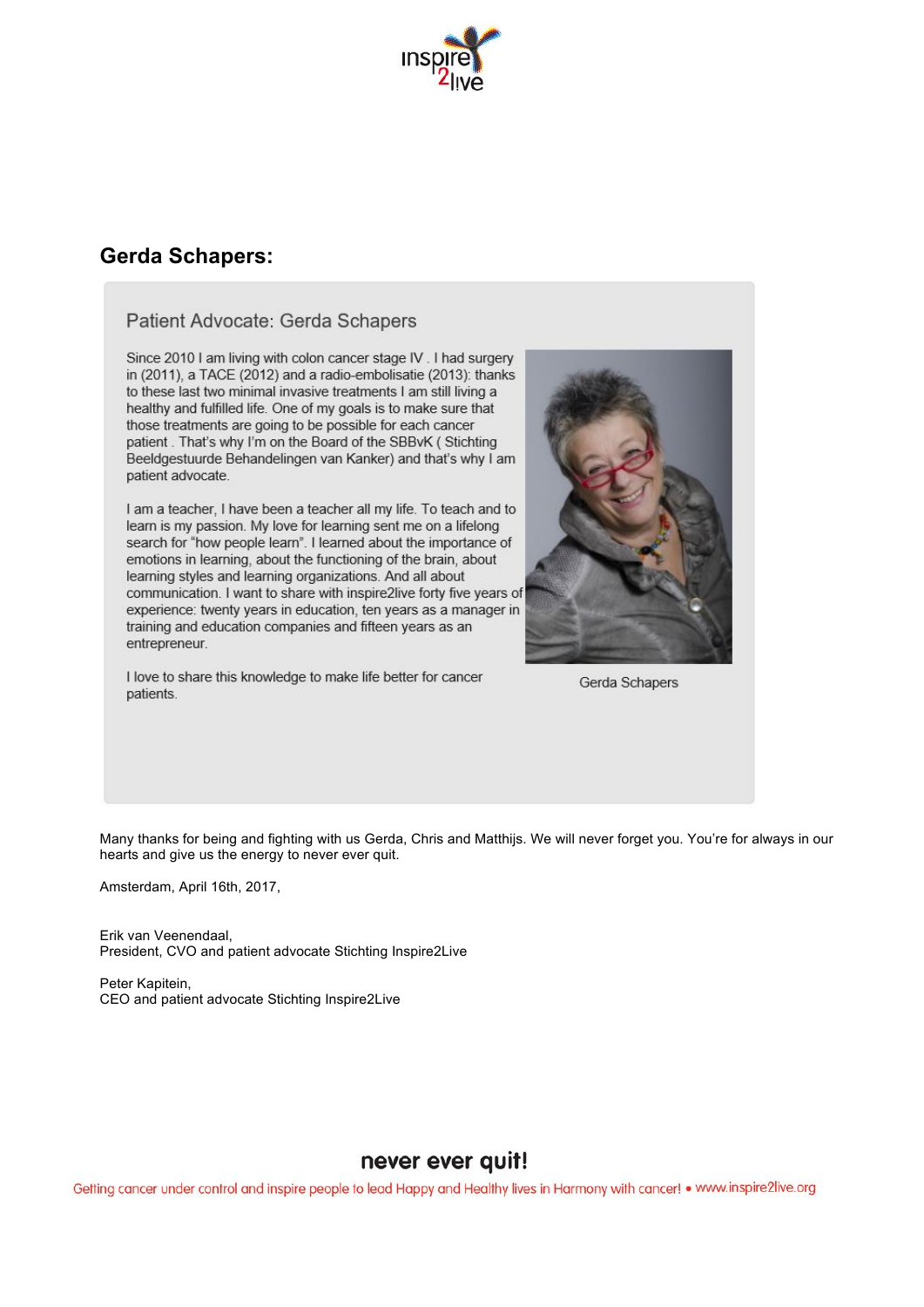

# **Balance sheet as at 31 December 2017**

|                             |                            | 2017       | 2016       |
|-----------------------------|----------------------------|------------|------------|
|                             |                            | <b>EUR</b> | <b>EUR</b> |
|                             |                            |            |            |
| <b>Current assets</b>       |                            |            |            |
| Receivables                 | $\boldsymbol{\mathcal{L}}$ | 9,096      | 470        |
| Cash and cash equivalents   | $\overline{c}$             | 136,797    | 156,621    |
|                             |                            |            |            |
| <b>Total current assets</b> |                            | 145,893    | 157,091    |
|                             |                            |            |            |
|                             |                            | 145,893    | 157,091    |
|                             |                            |            |            |
| <b>Foundation's equity</b>  | $\sqrt{3}$                 | 145,752    | 157,091    |
| <b>Current liabilities</b>  | 4                          | 141        | $\pmb{0}$  |
|                             |                            |            |            |
|                             |                            | 145,893    | 157,091    |

### never ever quit!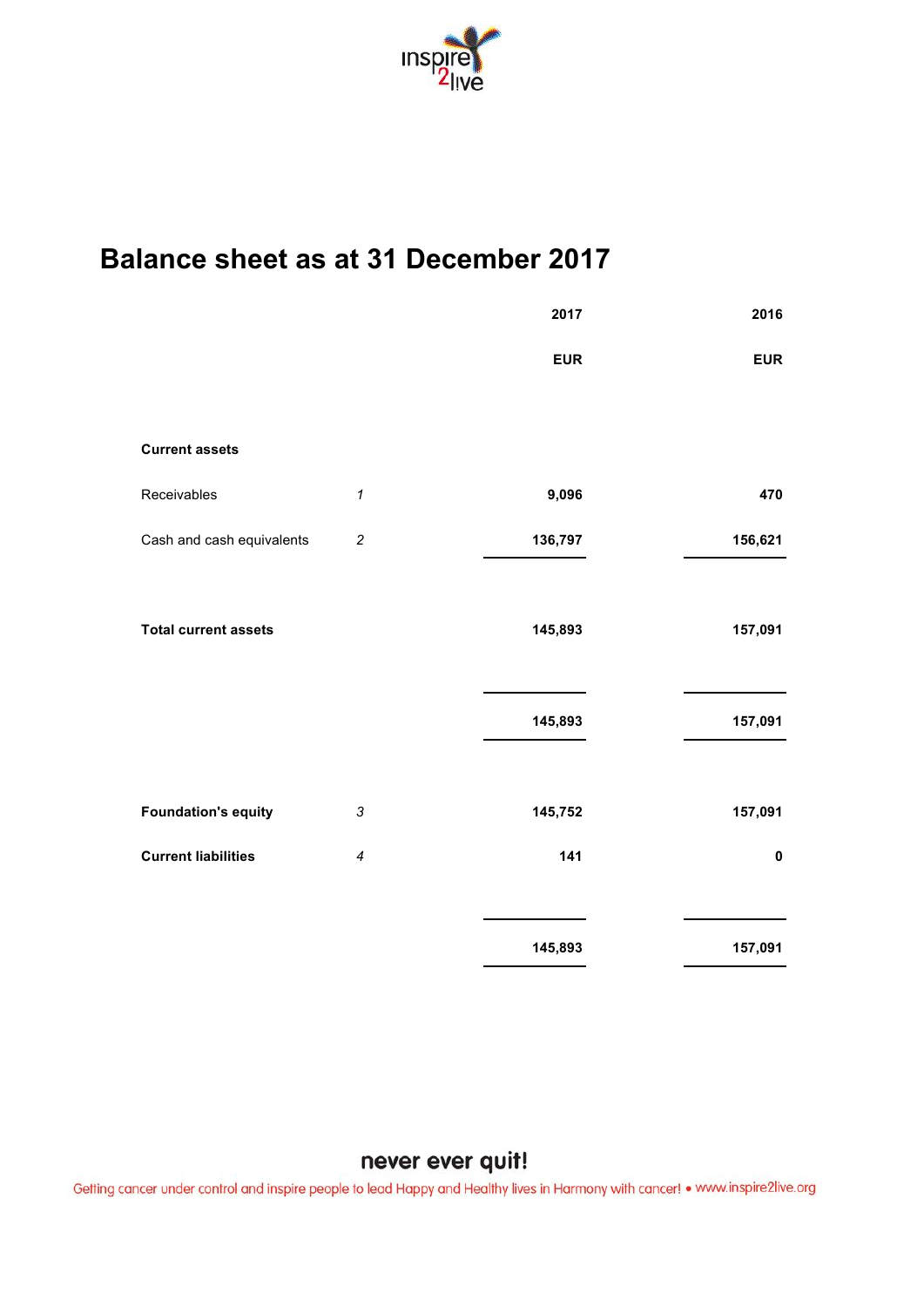

# **Statement of income and expenses for the year ended 31 December 2017**

|                         |                  | 2017          | 2016          |
|-------------------------|------------------|---------------|---------------|
|                         |                  | <b>EUR</b>    | <b>EUR</b>    |
| Income                  | $\sqrt{5}$       | 48,712        | 34,313        |
| Operating costs         | $\boldsymbol{6}$ | 60,080        | 49,619        |
| <b>Operating result</b> |                  | $-1 - 11,368$ | $-1 - 15,306$ |
| Earned interest         |                  | 29            | 301           |
| Net result              |                  | $-1 - 11,339$ | $-/- 15,005$  |

# **Notes to the financial statements for the year 2017**

### **General**

### **Applied standards**

The financial statements were prepared in accordance with good merchant use and the provisions of Part 9, Book 2, of the Netherlands Civil Code. Inspire2Live however uses it's own principles for valuation and determination of results, as allowed by Dutch law. These principles, however, largely correspond to the Guidelines for Annual Reporting for small organizations with no profit motive (RJ(k)-C1).

### never ever quit!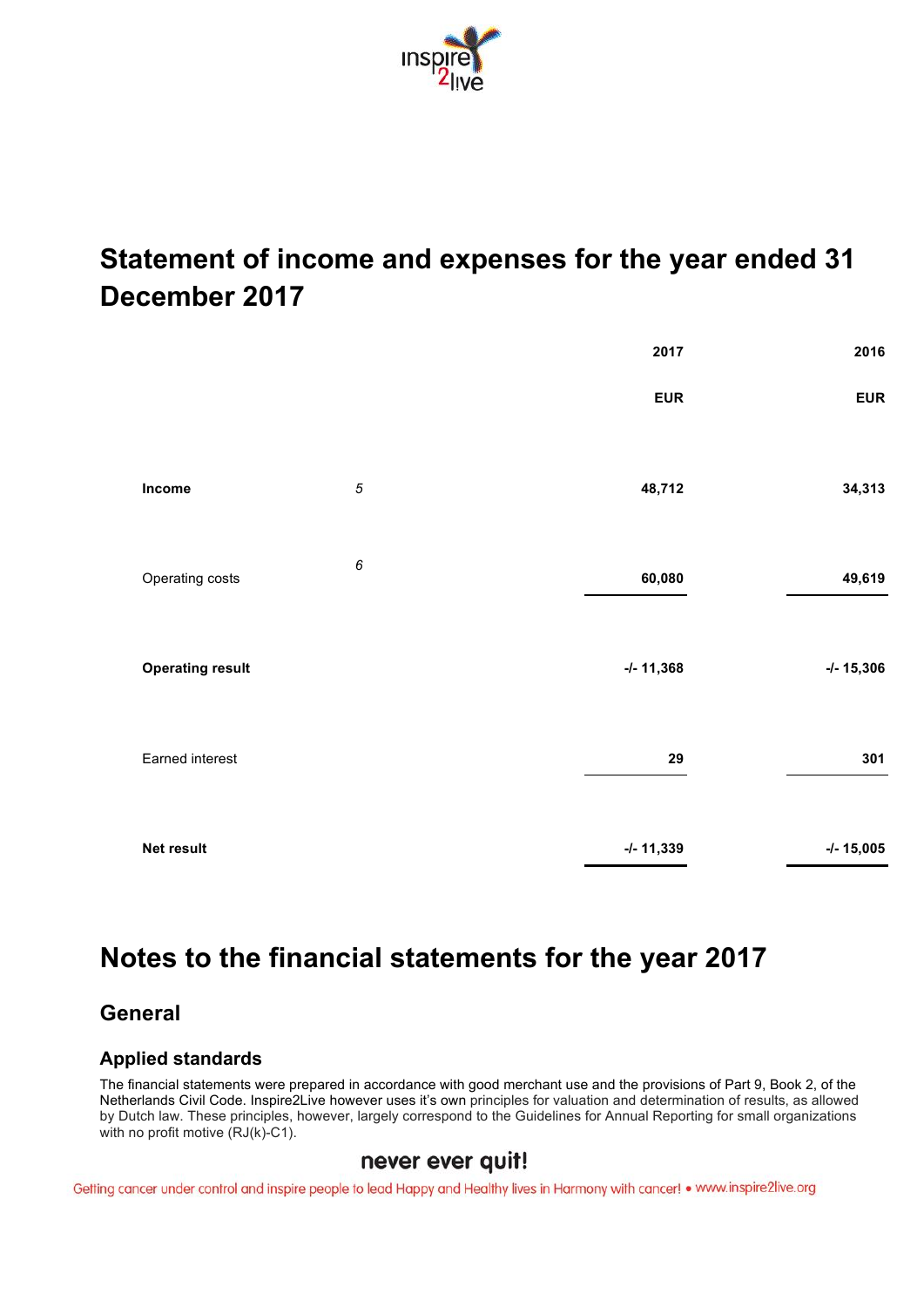

### **Activities**

The principal goals of Inspire2Live are:

- stimulating organizations that aim to organize events for cancer research;
- setting up global collaboration to achieve medical research in a sustainable manner;
- promoting and supporting scientific research into cancer in all possible forms, so that people can live a happy, healthy life in harmony with cancer and getting cancer under control;
- to profile her behavior both internally and externally as a non-governmental organization ("NGO") and in the performance of her duties;
- maintain independence:

The foundation intends to achieve its goal by, among other things:

- promoting patient advocacy and supporting research;
- the development of activities that contribute directly or indirectly to the achievement of its objective, including ancillary commercial and profitable activities within the limits of what is legal permitted and the proceeds of which will become available at any time and are intended for achieving the objective.

## **Principles for the valuation of assets and liabilities and the determination of the results**

#### **General**

If not stated otherwise, assets and liabilities are shown at nominal value.

An asset is disclosed in the balance sheet when it is probable that the expected future economic benefits that are attributable to the asset will flow to the entity and the cost of the asset can be reliably measured. A liability is disclosed in the balance sheet when it is expected to result in an outflow from the entity of resources embodying economic benefits and the amount of the obligation can be measured with sufficient reliability.

If a transaction results in a transfer of future economic benefits and or when all risks relating to assets or liabilities transfer to a third party, the asset or liability is no longer included in the balance sheet. Assets and liabilities are not included in the balance sheet if economic benefits are not probable or cannot be measured with sufficient reliability. The income and expenses are accounted for in the period to which they relate.

The preparation of the financial statements requires the board to form opinions and to make estimates and assumptions that influence the application of principles and the reported values of assets and liabilities and of income and expenditure. The actual results may differ from these estimates. The estimates and the underlying assumptions are constantly assessed. Revisions of estimates are recognized in the period in which the estimate is revised and in future periods for which the revision has consequences.

### **Receivables**

Receivables are stated at nominal value less a provision for doubtful debts. Provisions are designated on the basis of individual assessment of recoverability of the receivable.

### **Result**

The result is calculated as the difference between income and all the costs attributable to it during the year under review. The costs are calculated with due regard for the applicable valuation principles stated previously.

### never ever quit!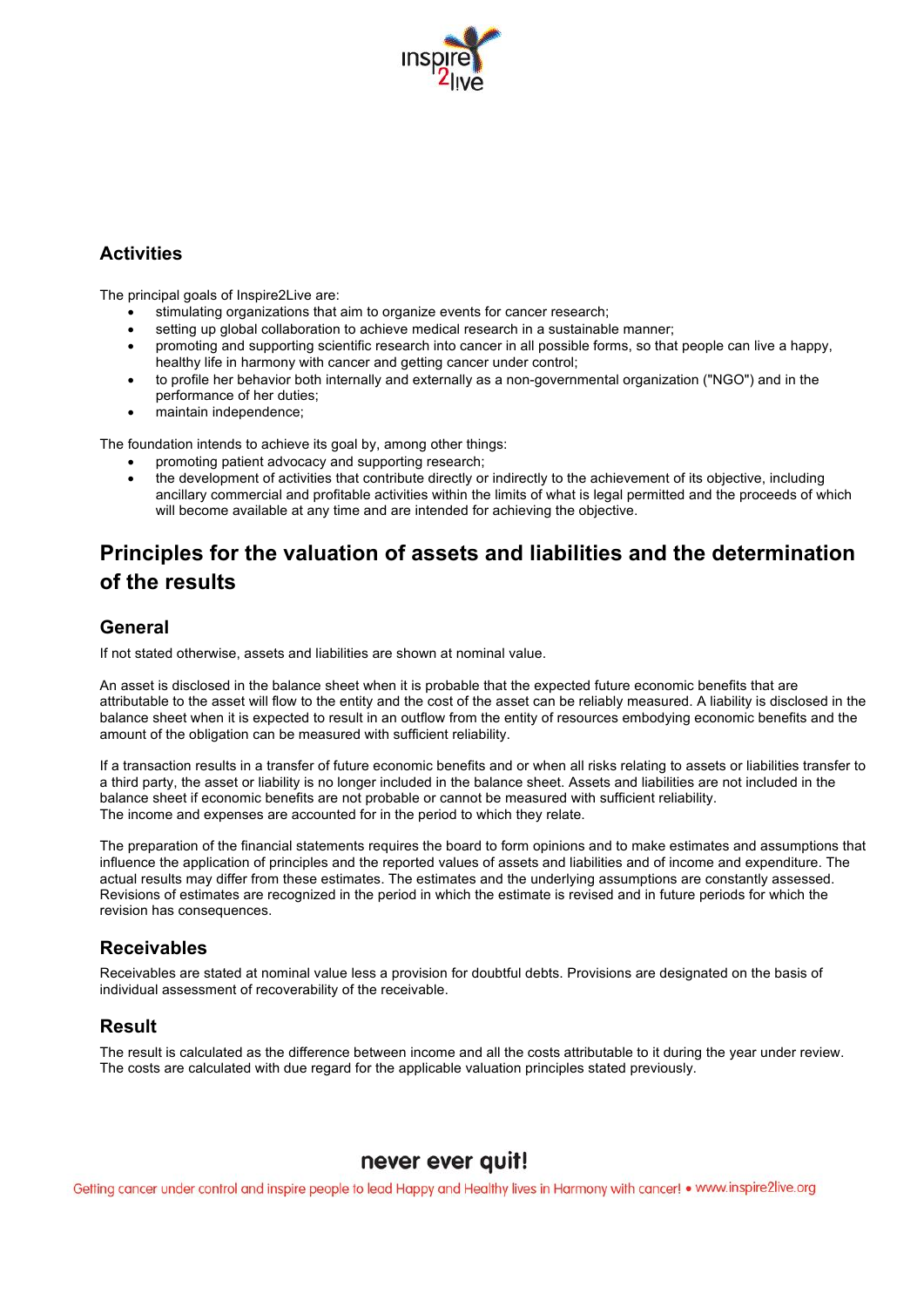

# **Balance sheet as at 31 December 2017**

**Current assets**

#### *1 Receivables*

|                         |                                  | 2017<br><b>EUR</b> | 2016<br><b>EUR</b> |
|-------------------------|----------------------------------|--------------------|--------------------|
|                         | Interest income                  | 3                  | 40                 |
|                         | Prepayments Annual Congress 2018 | 9,093              | 430                |
|                         | 31 December                      | 9,096              | 470                |
| $\overline{\mathbf{2}}$ | Cash and cash equivalents        |                    |                    |
|                         |                                  | 2017               | 2016               |
|                         |                                  | <b>EUR</b>         | <b>EUR</b>         |
|                         | Rabobank 1356.22.883             | 6,300              | 1,190              |
|                         | Rabobank savings account         | 130,497            | 155,431            |
|                         | 31 December                      | 156.621            | 156,621            |
| 3                       | <b>Foundation's equity</b>       |                    |                    |
|                         |                                  | 2017               | 2016               |
|                         |                                  | <b>EUR</b>         | <b>EUR</b>         |
|                         | Balance as at 1 January          | 157,091            | 172,096            |
|                         | Result for the year              | $-1 - 11,339$      | -/- 15,005         |
|                         | 31 December                      | 145,752            | <u>157.091</u>     |

A part of the foundation's equity is meant to cover costs related to the Discovery Network, including a EUR 110,000 donation of Stichting Tour de Concorde. A second part of the equity is meant tot cover future costs related to the project My Small Step, following from a EUR 20,000 donation of Stichting Ice4Life.

#### *4* **Current liabilities**

|                                           | 2017<br><b>EUR</b> | 2016<br><b>EUR</b> |
|-------------------------------------------|--------------------|--------------------|
| Bank charges payable<br>Other liabilities | 22<br>119          | -                  |
| 31 December                               | 141                | ٠<br>-             |

#### **Off-balance sheet assets and commitments**

Stichting Inspire2Live intends to pay Erik van Veenendaal for his work during the years 2012 until 2015 for an amount of EUR 243,525 including 21% VAT, only when sufficient funding will be available. At this moment, the funding available is meant to cover the costs of the Discovery Network activities. Therefore, no payment obligation as at 31 December 2017 exists.

### never ever quit!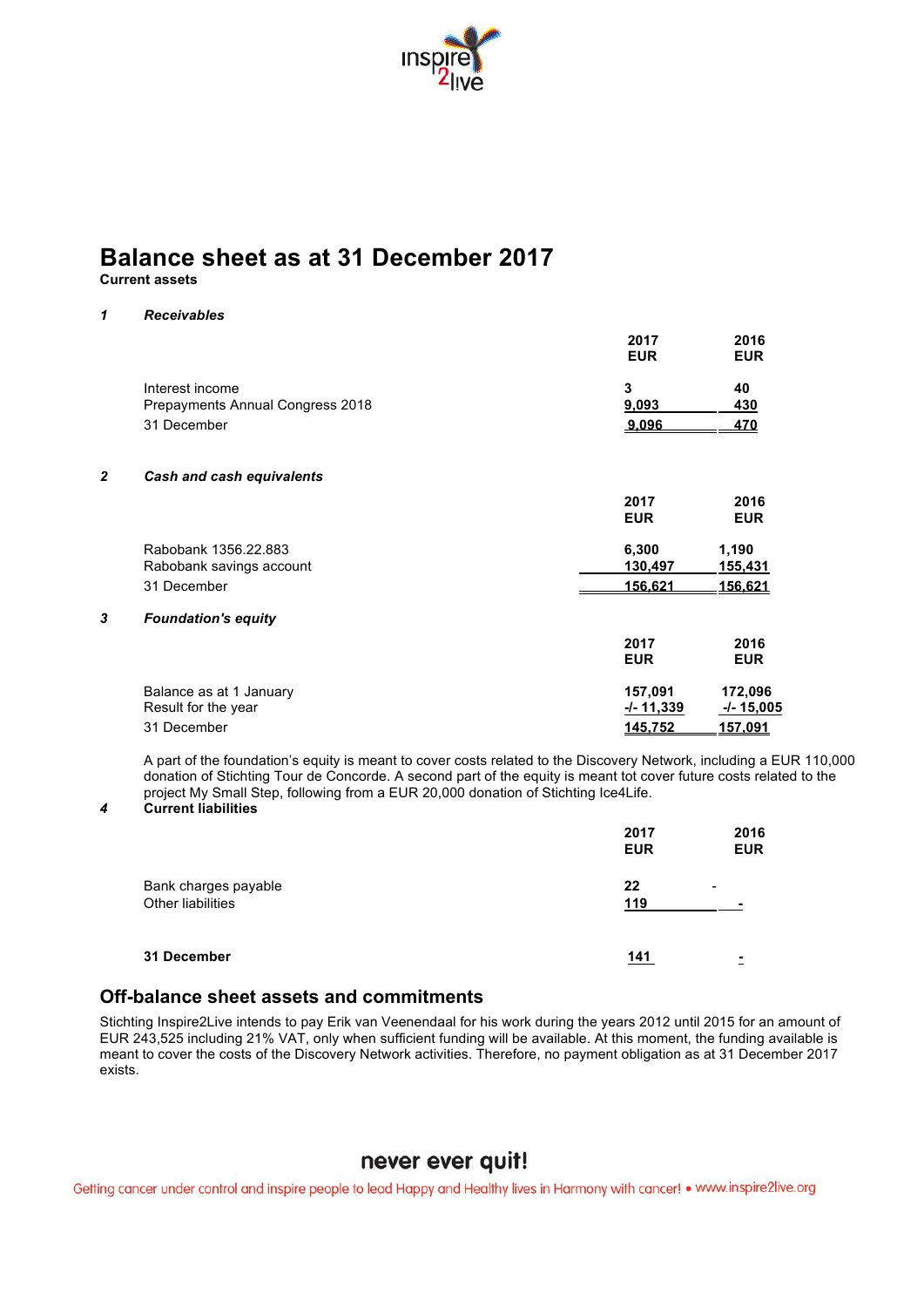

### **Statement of income and expenses for the year ended 31 December 2017**

**5 Income**

|                             | 2017       | 2016       |
|-----------------------------|------------|------------|
|                             | <b>EUR</b> | <b>EUR</b> |
| Subsidy granted             | 47,817     | 13,000     |
| Donation Stichting Ice4Life | ٠          | 20,000     |
| Other income and donations  | <u>895</u> | 1,313      |
|                             | 48,712     | 34,313     |

During the 2017 financial year, the average number of employees, converted into full-time equivalents on the payroll of the foundation, amounted to nil persons (2016: nil persons).

The board of Stichting Inspire2Live does not receive any remuneration and is independent of any scientific or fund raising organization from which the foundation receives subsidy or other grants. De Nederlandsche Bank allows Peter Kapitein to work three days a week for the foundation.

#### **6 Operating costs**

|                                   | 2017       | 2016       |
|-----------------------------------|------------|------------|
|                                   | <b>EUR</b> | <b>EUR</b> |
| General costs                     | 12,291     | 6,014      |
| Project costs                     | 47,789     | 43,605     |
|                                   | 60,080     | 49,619     |
| <b>General costs</b>              |            |            |
|                                   | 2017       | 2016       |
|                                   | <b>EUR</b> | <b>EUR</b> |
| Conference costs including travel | ۰          | 2,675      |
| Travel costs for connection       | 12,015     | 2,789      |
| Various costs                     | 276        | 550        |
|                                   | 12,291     | 6,014      |

Conference costs refer to the visit of the Sage Congress in San Francisco (2016). In the year 2017, the costs for the visit of this congress are included in the travel costs for connection. The travel costs for connection consist of travel expenses in Europe and the USA for visiting several congresses and people. From 2017 these costs are collected and shown under this category, while they were included under the project costs last year.

### never ever quit!